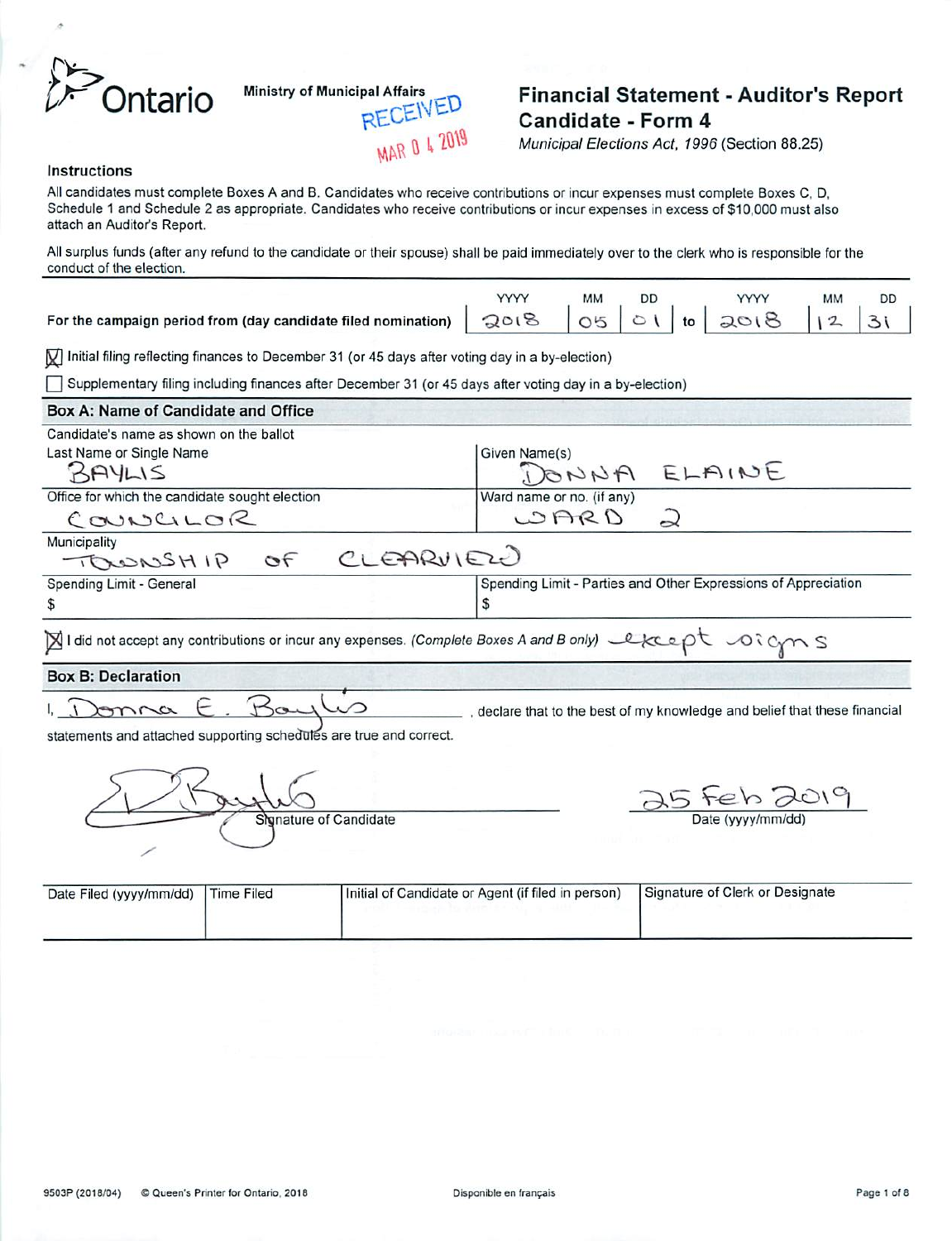| <b>LOAN</b>                                                                                                          |                                                         |                            |
|----------------------------------------------------------------------------------------------------------------------|---------------------------------------------------------|----------------------------|
| Name of bank or recognized lending institution                                                                       |                                                         |                            |
| <b>Amount borrowed</b><br>\$                                                                                         |                                                         |                            |
|                                                                                                                      |                                                         |                            |
| <b>INCOME</b>                                                                                                        |                                                         |                            |
| Total amount of all contributions (from line 1A in Schedule 1)                                                       | - 5                                                     |                            |
| Revenue from items \$25 or less                                                                                      | $\overline{\mathbf{s}}$                                 |                            |
| Sign deposit refund                                                                                                  | $\overline{\mathbf{s}}$                                 |                            |
| Revenue from fundraising events not deemed a contribution (from Part III of                                          |                                                         |                            |
| Schedule 2)                                                                                                          | $\boldsymbol{\mathsf{s}}$                               |                            |
| Interest earned by campaign bank account                                                                             | $+$ \$                                                  |                            |
| Other (provide full details)                                                                                         |                                                         |                            |
| 1.                                                                                                                   | $+$ \$                                                  |                            |
| 2.                                                                                                                   | $+5$<br>$+$ \$                                          |                            |
| 3.<br><u> 1989 - Johann Barbara, martxa alemaniar arg</u>                                                            |                                                         |                            |
| 4.                                                                                                                   | $+$ s                                                   |                            |
| 5.                                                                                                                   | $+$ \$                                                  |                            |
| Total Campaign Income (Do not include loan)                                                                          | $=$ \$                                                  | C <sub>1</sub>             |
| Schedule 1)<br>Advertising                                                                                           |                                                         |                            |
|                                                                                                                      |                                                         |                            |
| <b>Brochures/flyers</b>                                                                                              | $+3$<br>$\overline{\mathbf{s}}$                         | $\mathcal{L}^{\text{max}}$ |
| Signs (including sign deposit)<br><b>Meetings hosted</b>                                                             | इ                                                       |                            |
|                                                                                                                      |                                                         |                            |
| Office expenses incurred until voting day                                                                            | $\overline{\mathbf{s}}$<br>+                            |                            |
| Phone and/or internet expenses incurred until voting day                                                             | $\overline{\mathbf{s}}$<br>+<br>$\overline{\mathbf{s}}$ |                            |
| Salaries, benefits, honoraria, professional fees incurred until voting day<br>Bank charges incurred until voting day | ٠<br>$+\overline{\mathsf{s}}$                           |                            |
| Interest charged on loan until voting day                                                                            | $+$ \$                                                  |                            |
| Other (provide full details)                                                                                         |                                                         |                            |
| 1.                                                                                                                   | $+$ \$                                                  |                            |
|                                                                                                                      |                                                         |                            |
| 2.                                                                                                                   | $+$ \$                                                  |                            |
| 3.                                                                                                                   | $+$ \$                                                  |                            |
| 4.                                                                                                                   | $+\overline{\$}$                                        |                            |
| 5.                                                                                                                   | $+$ \$                                                  |                            |
| Total Expenses subject to general spending limit                                                                     | $= $$                                                   | C <sub>2</sub>             |
|                                                                                                                      |                                                         |                            |
|                                                                                                                      |                                                         |                            |
|                                                                                                                      |                                                         |                            |
|                                                                                                                      |                                                         |                            |
| <b>EXPENSES</b><br>Expenses subject to spending limit for parties and other expressions of appreciation<br>1.        | + \$                                                    |                            |

|                                                                                               | +              |    |
|-----------------------------------------------------------------------------------------------|----------------|----|
|                                                                                               |                |    |
|                                                                                               |                |    |
|                                                                                               |                |    |
|                                                                                               |                |    |
| Total Expenses subject to spending limit for parties and other expressions<br>of appreciation | $\blacksquare$ | C3 |

 $\bullet$  .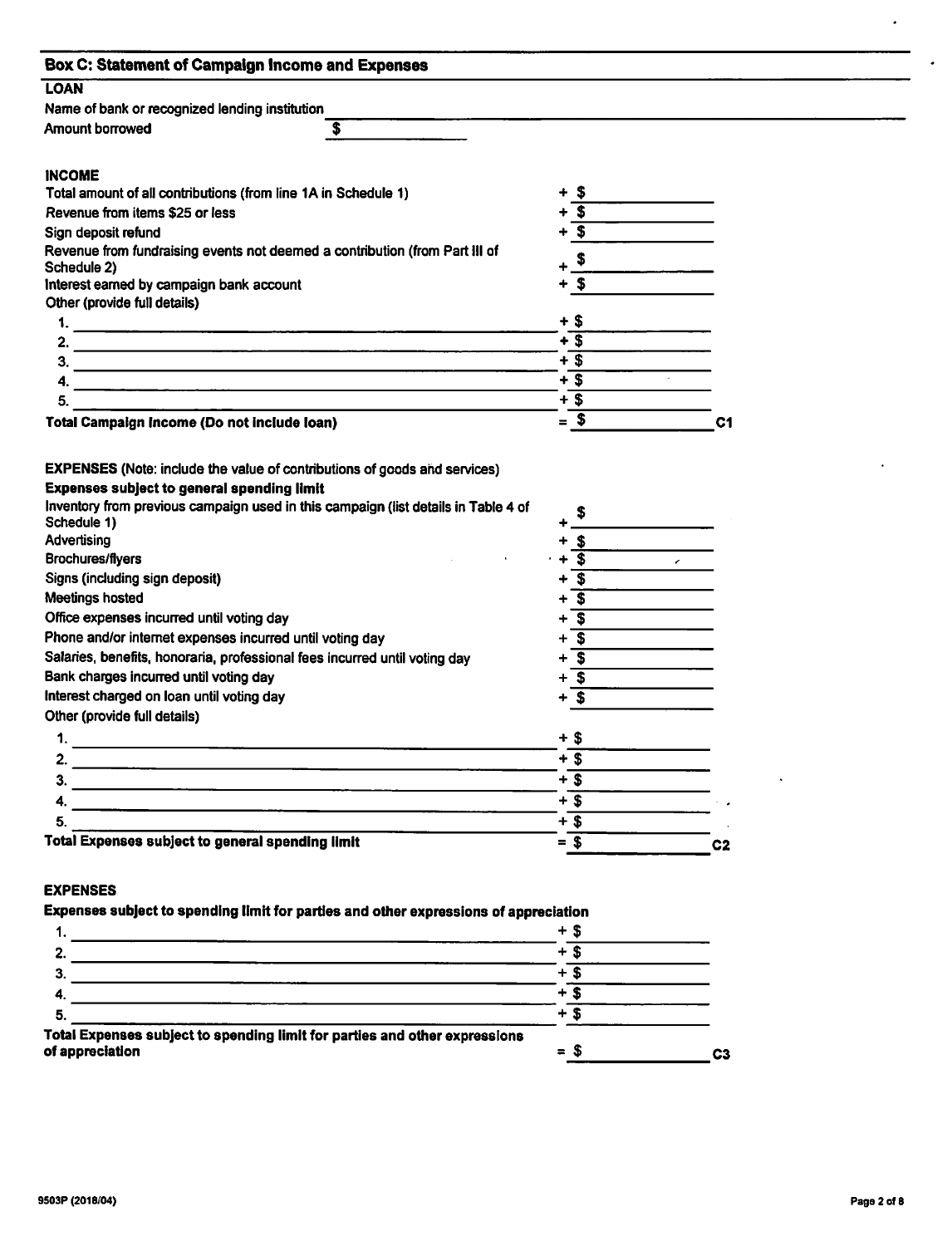| <b>Expenses not subject to spending limits</b>                                                      |                         |                |                |
|-----------------------------------------------------------------------------------------------------|-------------------------|----------------|----------------|
| <b>Accounting and audit</b>                                                                         | - \$<br>÷               |                |                |
| Cost of fundraising events/activities (list details in Part IV of Schedule 2)                       | $\overline{\mathbf{s}}$ |                |                |
| Office expenses incurred after voting day                                                           | $+$ \$                  |                |                |
| Phone and/or internet expenses incurred after voting day                                            | - \$                    |                |                |
| Salaries, benefits, honoraria, professional fees incurred after voting day                          | $\overline{\mathbf{s}}$ |                |                |
| Bank charges incurred after voting day                                                              | S.                      |                |                |
| Interest charged on loan after voting day                                                           | -S                      |                |                |
| Expenses related to recount                                                                         | -S                      |                |                |
| Expenses related to controverted election                                                           | -S                      |                |                |
| Expenses related to compliance audit                                                                | + \$                    |                |                |
| Expenses related to candidate's disability (provide full details)                                   |                         |                |                |
|                                                                                                     | $+$ \$                  |                |                |
|                                                                                                     | $+$ \$                  |                |                |
| $\frac{1}{2}$                                                                                       | $+$ \$                  |                |                |
|                                                                                                     | $+$ \$                  |                |                |
|                                                                                                     | $+$ \$                  |                |                |
| Other (provide full details)                                                                        |                         |                |                |
|                                                                                                     | + \$                    |                |                |
|                                                                                                     | $+$ \$                  |                |                |
|                                                                                                     | $+$ \$                  |                |                |
|                                                                                                     | $+$ \$                  |                |                |
| 5.                                                                                                  | $+$ \$                  |                |                |
| <u> 1989 - John Harrison, mars et al. (</u><br><b>Total Expenses not subject to spending limits</b> | $= 5$                   | C <sub>4</sub> |                |
|                                                                                                     |                         |                |                |
| Total Campaign Expenses (C2 + C3 + C4)                                                              |                         | = 5            | C <sub>5</sub> |
| <b>Box D: Calculation of Surplus or Deficit</b>                                                     |                         |                |                |
| Excess (deficiency) of income over expenses (Income minus Total Expenses)                           |                         |                |                |
| $(C1 - C5)$                                                                                         | $+$ \$                  | D1             |                |
| Eligible deficit carried forward by the candidate from the last election                            |                         |                |                |
| (applies to 2018 regular election only)                                                             | -5                      | D <sub>2</sub> |                |
| Total $(D1 - D2)$                                                                                   | $=$ \$                  |                |                |
| If there is a surplus, deduct any refund of candidate's or                                          |                         |                |                |
| spouse's contributions to the campaign                                                              | - 5                     |                |                |
| Surplus (or deficit) for the campaign                                                               | $=$ \$                  | D <sub>3</sub> |                |

If line D3 shows a surplus, the amount must be paid in trust, at the time the financial statements are filed, to the municipal clerk who is responsible for the conduct of the election.

 $\hat{\boldsymbol{\cdot} }$ 

 $\ddot{\phantom{a}}$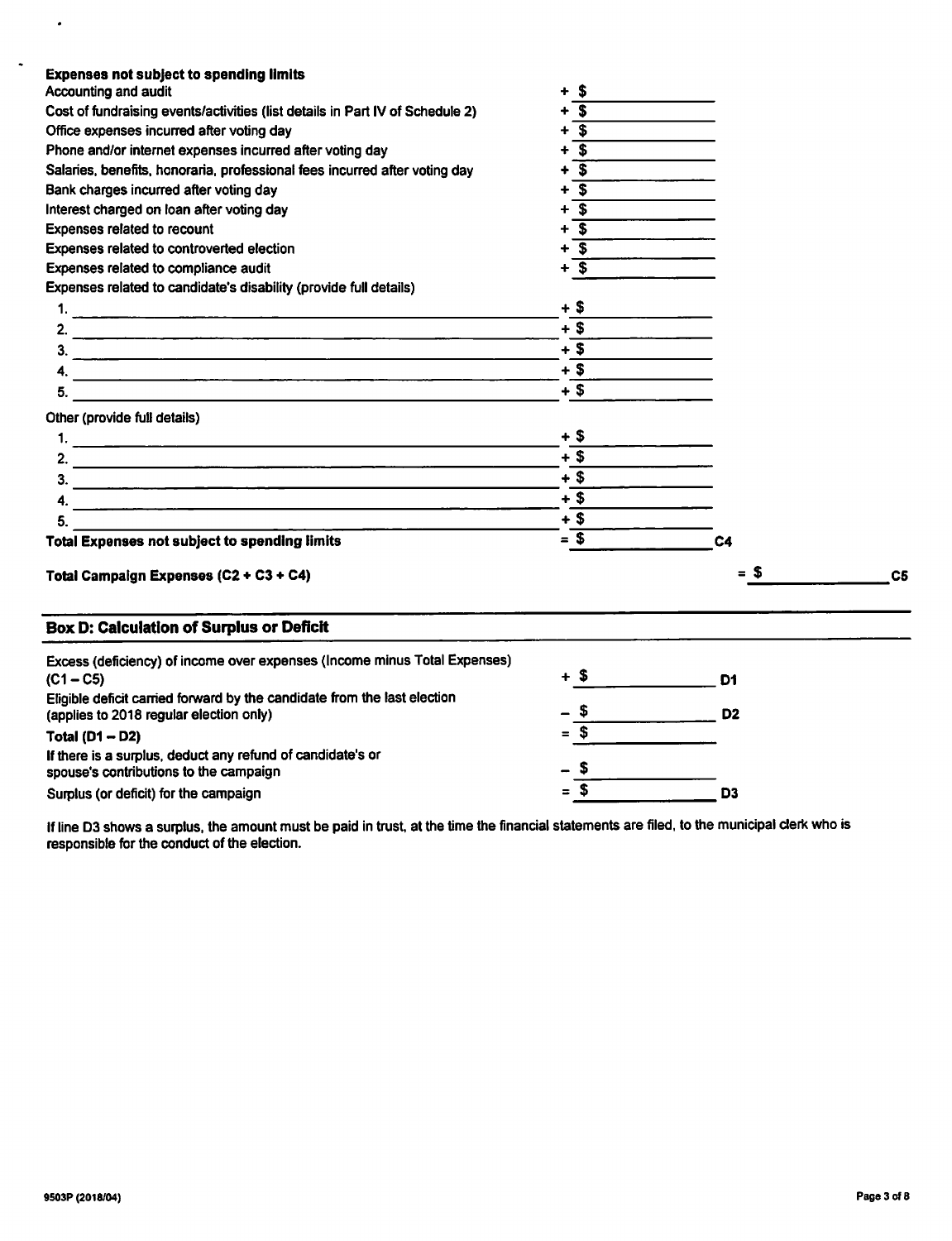| <b>Schedule 1 - Contributions</b>                                                                                                                                                                                                                                      |        |    |
|------------------------------------------------------------------------------------------------------------------------------------------------------------------------------------------------------------------------------------------------------------------------|--------|----|
| <b>Part I-Summary of Contributions</b>                                                                                                                                                                                                                                 |        |    |
| Contributions in money from candidate and spouse<br>Contributions in goods and services from candidate and spouse                                                                                                                                                      | $+$ \$ |    |
| (include value listed in Table 3 and Table 4)                                                                                                                                                                                                                          | + \$   |    |
| Total value of contributions not exceeding \$100 per contributor<br>Include ticket revenue, contributions in money, goods and services<br>where the total contribution from a contributor is \$100 or less (do not<br>include contributions from candidate or spouse). | + \$   |    |
| Total value of contributions exceeding \$100 per contributor (from line 1B on page 5;<br>list details in Table 1 and Table 2)                                                                                                                                          |        |    |
| Include ticket revenue, contributions in money, goods and services where<br>the total contribution from a contributor exceeds \$100 (do not include                                                                                                                    |        |    |
| contributions from candidate or spouse).                                                                                                                                                                                                                               | + S    |    |
| Contributions returned or payable to the contributor<br>Less:                                                                                                                                                                                                          |        |    |
| Contributions paid or payable to the clerk, including contributions from<br>anonymous sources exceeding \$25                                                                                                                                                           |        |    |
| Total Amount of Contributions (record under Income in Box C)                                                                                                                                                                                                           |        | 1Α |

# *Part II- Contributions exceeding \$100 per contributor- individuals other than candidate or spouse*

## *Table 1: Monetary contributions from individuals otherthan candidate orspouse*

| <b>Name</b> | <b>Full Address</b> | Date Received | Amount Received \$ Amount \$<br>Amount Received \$ Returned to Contributor<br>or Paid to Clerk |
|-------------|---------------------|---------------|------------------------------------------------------------------------------------------------|
|             |                     |               |                                                                                                |
|             |                     |               |                                                                                                |
|             |                     |               |                                                                                                |
|             |                     |               |                                                                                                |
|             |                     |               |                                                                                                |
|             |                     |               |                                                                                                |
|             |                     |               |                                                                                                |
|             |                     |               |                                                                                                |
|             |                     |               |                                                                                                |
|             |                     |               |                                                                                                |

,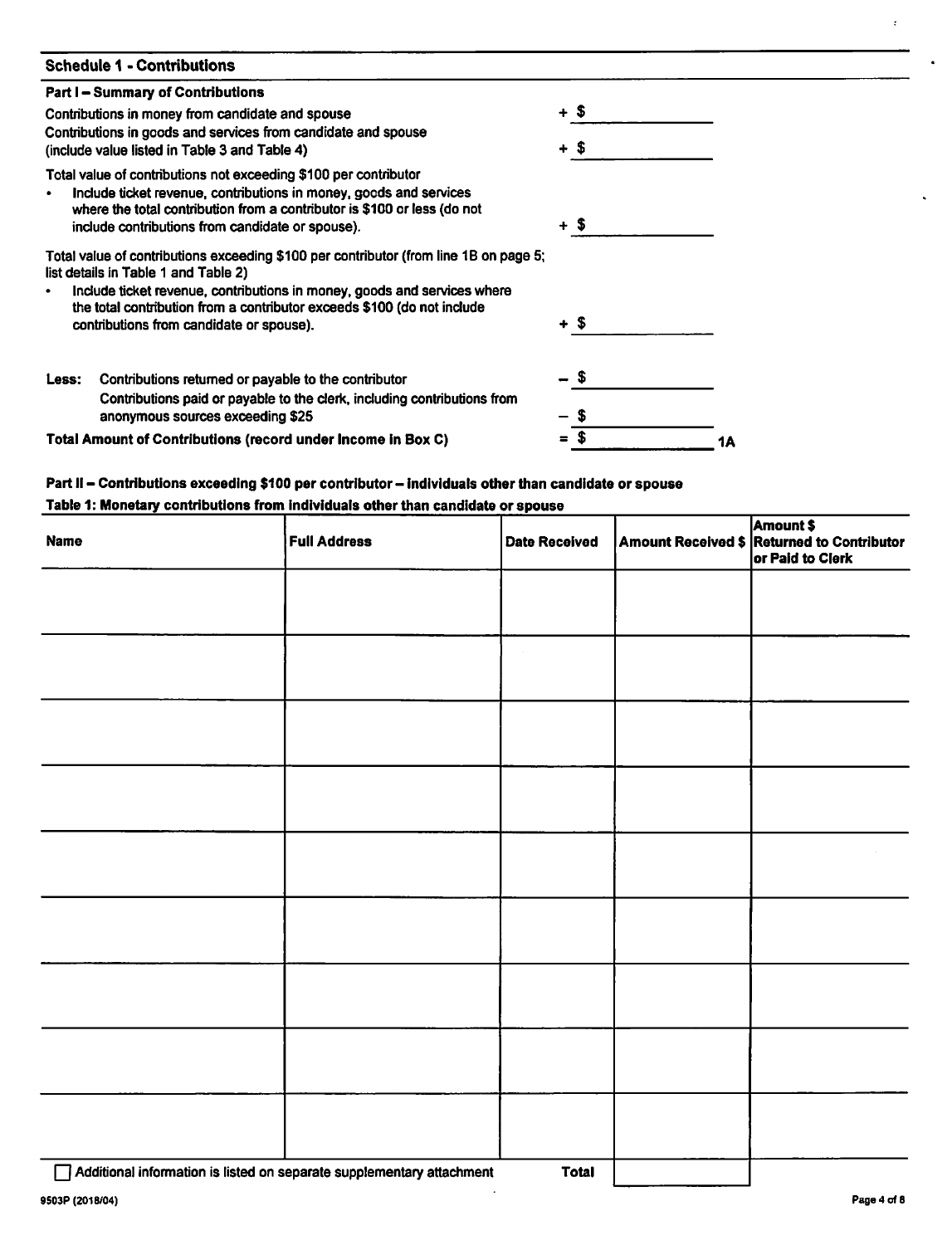## *Table 2: Contributions in goods orservices from individuals other than candidate or spouse (Note: must also be recorded as Expenses in Box C)*

| <b>Name</b> | <b>Full Address</b>                                                   | <b>Description of Goods</b><br>or Services                                                      | Date Received   Value \$<br>(yyyy/mm/dd) |                 |
|-------------|-----------------------------------------------------------------------|-------------------------------------------------------------------------------------------------|------------------------------------------|-----------------|
|             |                                                                       |                                                                                                 |                                          |                 |
|             |                                                                       |                                                                                                 |                                          |                 |
|             |                                                                       |                                                                                                 |                                          |                 |
|             |                                                                       |                                                                                                 |                                          |                 |
|             |                                                                       |                                                                                                 |                                          |                 |
|             |                                                                       |                                                                                                 |                                          |                 |
|             |                                                                       |                                                                                                 |                                          |                 |
|             |                                                                       |                                                                                                 |                                          |                 |
|             | Additional information is listed on separate supplementary attachment |                                                                                                 | <b>Total</b>                             |                 |
|             | Total for Part II - Contributions exceeding \$100 per contributor     | (Add totals from Table 1 and Table 2 and record the total in Part 1 - Summary of Contributions) |                                          | <b>1B</b><br>\$ |

## *Part III- Contributions from candidate or spouse*

#### *Table 3: Contributions in goods or services*

 $\bullet$ 

 $\ddot{\phantom{1}}$ 

| <b>Description of Goods or Services</b>                               | <b>Date Received</b><br>(yyyy/mm/dd) | Value \$ |
|-----------------------------------------------------------------------|--------------------------------------|----------|
|                                                                       |                                      |          |
|                                                                       |                                      |          |
|                                                                       |                                      |          |
|                                                                       |                                      |          |
|                                                                       |                                      |          |
|                                                                       |                                      |          |
|                                                                       |                                      |          |
|                                                                       |                                      |          |
|                                                                       |                                      |          |
| Additional information is listed on separate supplementary attachment | <b>Total</b>                         |          |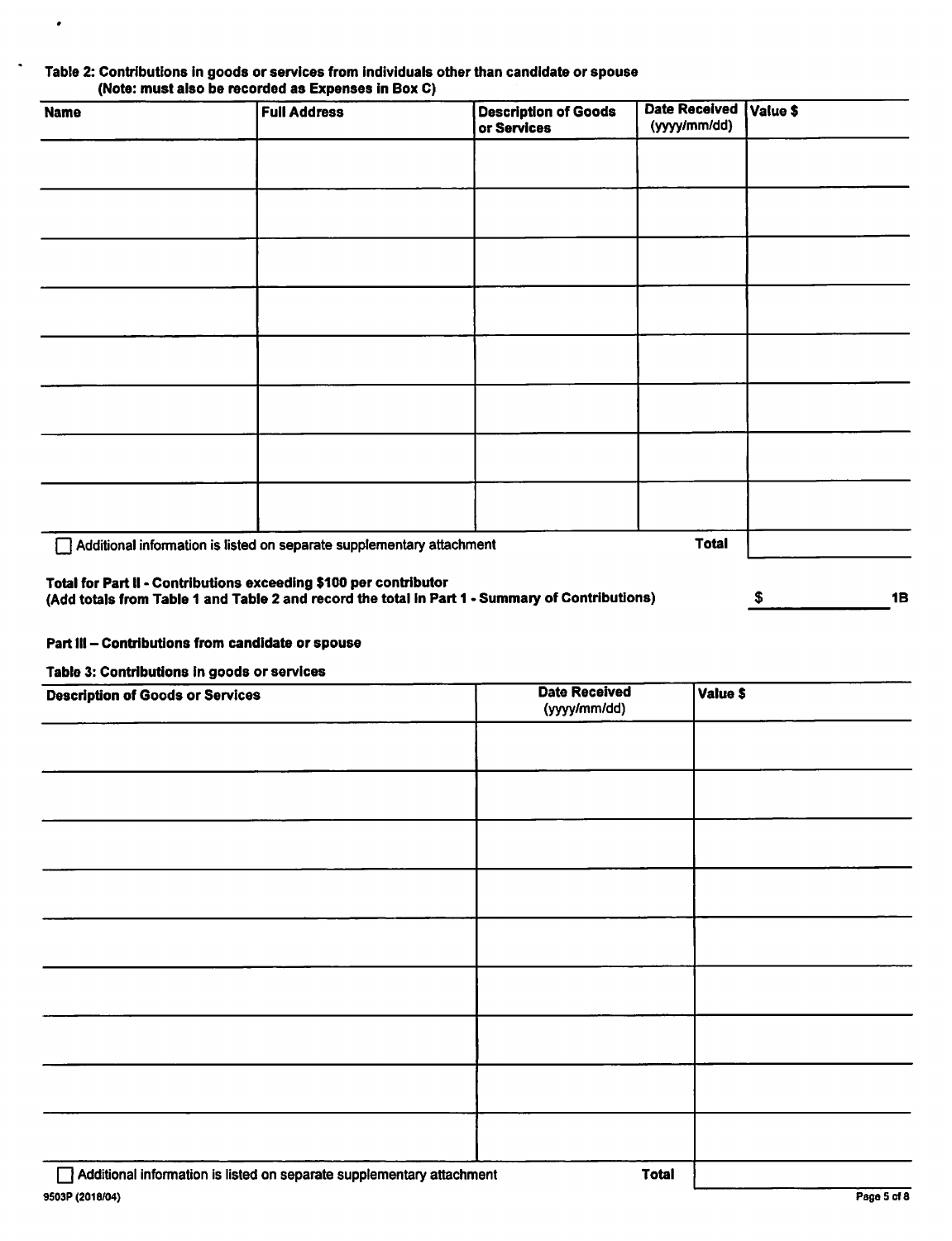#### *Table 4: Inventory of campaign goods and materials from previous municipal campaign used in this campaign (Note: value must be recorded as a contribution from the candidate and as an expense)*

 $\sim$ 

| <b>Description</b>                                                                    |  |  | <b>Date Acquired</b><br>(yyyy/mm/dd) | <b>Supplier</b> | <b>Quantity</b> | <b>Current Market</b><br>Value \$ |
|---------------------------------------------------------------------------------------|--|--|--------------------------------------|-----------------|-----------------|-----------------------------------|
| MA poly bag signs                                                                     |  |  | 120(4)                               |                 | 45              | $8260 -$                          |
|                                                                                       |  |  |                                      |                 |                 |                                   |
|                                                                                       |  |  |                                      |                 |                 |                                   |
|                                                                                       |  |  |                                      |                 |                 |                                   |
|                                                                                       |  |  |                                      |                 |                 |                                   |
|                                                                                       |  |  |                                      |                 |                 |                                   |
|                                                                                       |  |  |                                      |                 |                 |                                   |
| Additional information is listed on separate supplementary attachment<br><b>Total</b> |  |  |                                      |                 | $4260 -$        |                                   |

 $\bar{t}$ 

 $\ddot{\phantom{a}}$ 

 $\epsilon$ 

 $\bullet$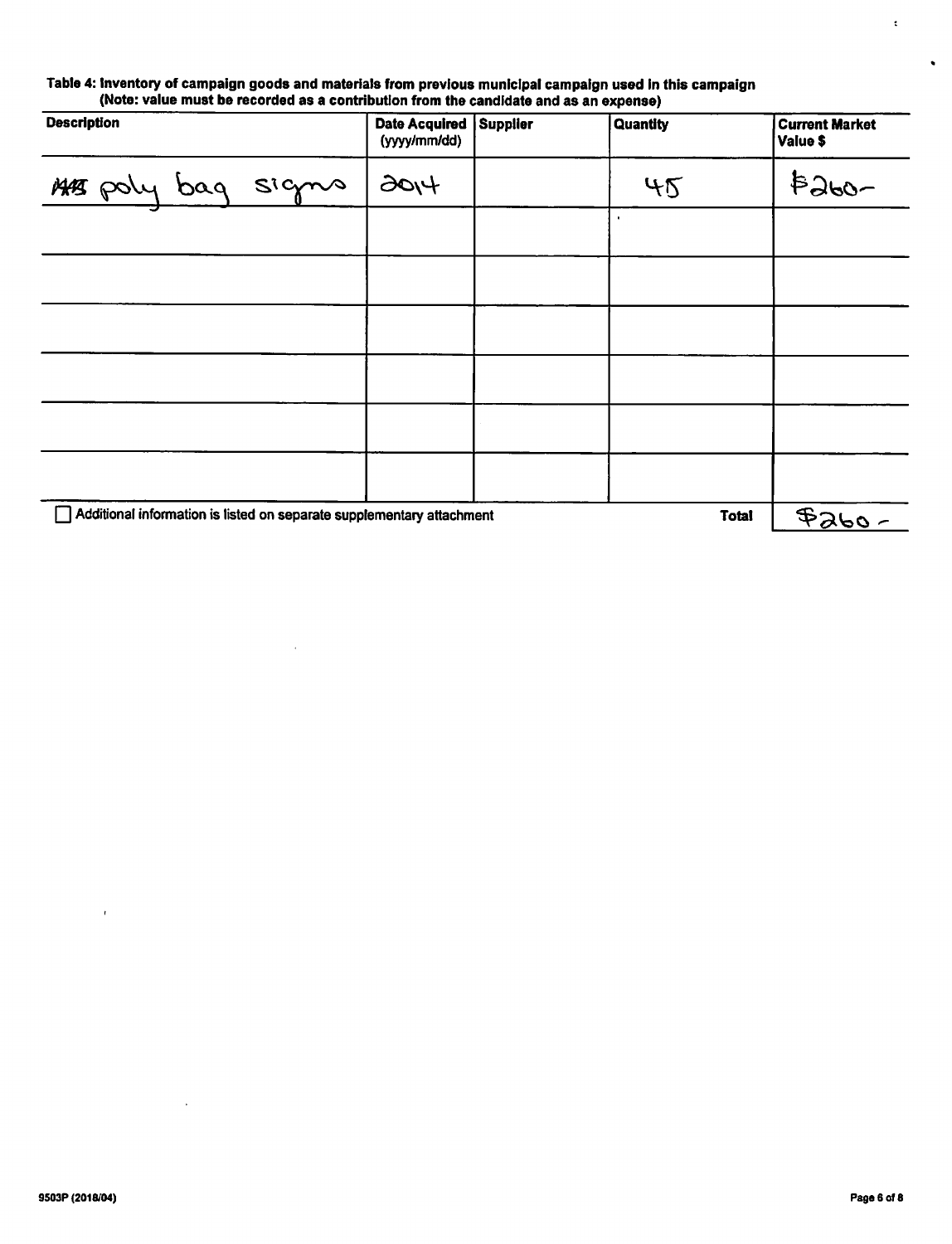|  |  |  | <b>Schedule 2-Fundraising Events and Activities</b> |
|--|--|--|-----------------------------------------------------|
|--|--|--|-----------------------------------------------------|

#### *Fundraising Event/Activity*

 $\bullet$ 

*Complete a separate schedule for each event or activity held*

 $\Box$  Additional schedule(s) attached

Description of fundraising event/activity

Date of event/activity (yyyy/mm/dd)

## *Part I - Ticket revenue*

Admission charge (per person) (Ifthere are a range of ticket prices, attach complete breakdown of all ticket  $\frac{\text{S}}{\text{A}}$  2A Number of tickets sold **2B**<br>Number of tickets sold **2B** 

*Total Part I (2A X 2B) (include in Part 1 of Schedule 1)*

## *Part II - Other revenue deemed a contribution*

(e.g. revenue from goods sold in excess of fair market value) Provide details

and the contract of the contract of the contract of the contract of the contract of the contract of the contract of

*Total Part II (include in Part 1 of Schedule 1) = \$*

## *Part III - Other revenue not deemed <sup>a</sup> contribution*

(e.g. contribution of \$25 or less; goods or services sold for \$25 or less)

| Provide details |  |  |  |
|-----------------|--|--|--|
|-----------------|--|--|--|

| Total Part III (include under Income in Box C) | = |
|------------------------------------------------|---|

## *Part IV - Expenses related to fundraising event or activity*

Provide details

*1. +\_\$ 2. +\_\$* 3.  $+$  \$ *4. +\_\$ 5. +\_\$ 6. +\_\$ 7. + \$* 8.  $+$  \$ *Total Part IV Expenses (include under Expenses in Box C)*

 $=$  \$

 $=$  \$